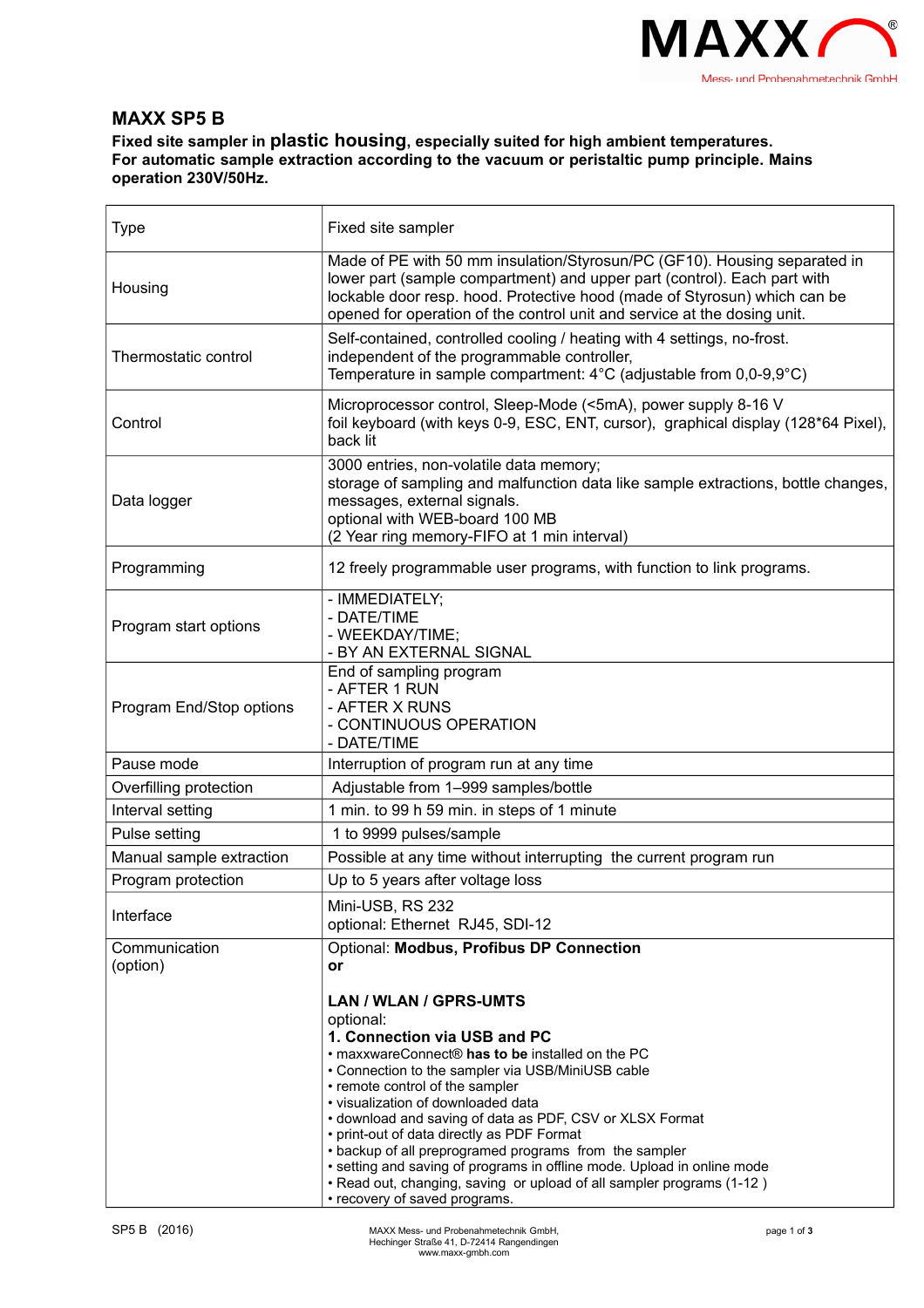

|                                     | 2. LAN Modul RJ45 via TCP/IP and IE-Browser<br>• ARM9-SoC<br>• 32MB RAM<br>• 100 MB Data Memory ((2 Year ring memory-FIFO at 1 min interval)<br>• Linux OS<br>· TCP/IP (RJ45)<br>• recording of all CPU Data (like data of sampling cycle, bottle report, error log,<br>temperature etc.)<br>• visualization via Web interface<br>• Data-export (PDF, CSV, XLS)<br>• E-Mail error messaging |
|-------------------------------------|---------------------------------------------------------------------------------------------------------------------------------------------------------------------------------------------------------------------------------------------------------------------------------------------------------------------------------------------------------------------------------------------|
|                                     | or alternatively<br>3. LAN Modul RJ45 + GPRS/UMTS Router<br>• ARM9-SoC<br>• 32MB RAM                                                                                                                                                                                                                                                                                                        |
|                                     | • 100 MB Data Memory ((2 Year ring memory-FIFO at 1 min interval)<br>• Linux OS<br>$\cdot$ TCP/IP (RJ45)<br>• recording of all CPU Data (like data of sampling cycle, bottle report, error log,<br>temperature etc.)<br>· visualization via Web interface<br>• Data-export (PDF, CSV, XLS)<br>• E-Mail error messaging<br>additionaly                                                       |
|                                     | + Fully integrated Router (industrial standard)<br>+ UMTS / GPRS<br>+ SIM card holder<br>+ E-Mail error messaging<br>$+$ antenna                                                                                                                                                                                                                                                            |
| Languages                           | Multi-language, selectable                                                                                                                                                                                                                                                                                                                                                                  |
| Signal inputs                       | $\cdot$ 2 x analogue: 0/4-20 mA,<br>• 8 x digital (flow, event, 1 inputs can be programmed freely)<br>option: expandable with 4x digital, 3 inputs can be programmed freely, and 8x<br>analogue 0-20 mA or 0-10 V, Impulslength 60ms, switching level 7-24 V,<br>max. working restistance 500 Ohm, max. length of signalcable 30 m                                                          |
| Signal outputs / status<br>messages | • 8 digital outputs,<br>1x of them as collective malfunction message (Relay optional)<br>option: expandable with 8 digital, 5 are freely programmable (in total 6<br>messages)                                                                                                                                                                                                              |
| Sampling method                     | -Vacuum system 20-350 ml<br>Option: vacuum VAR flow-proportional system 5-250 ml<br>Option: peristaltic pump 10-10.000 ml (flow-proportional)                                                                                                                                                                                                                                               |
| Single sample volume<br>accuracy    | Vacuum system: $< 2.5$ % or $+/- 3$ ml<br>Peristaltic pump: +- 5 % or +/- 5 ml                                                                                                                                                                                                                                                                                                              |
| Suction height                      | Max. 7,5 m (at 1013hPa and stagnant medium),<br>optional 8,5 m or 15 m (Power Booster)                                                                                                                                                                                                                                                                                                      |
| Pumping speed                       | >0,5 m/s at suction height up to 6 m (at 1013h Pa); pump capacity can be<br>adjusted electronically                                                                                                                                                                                                                                                                                         |
| Suction hose                        | PVC, L=7,5 m, ID=10 mm. Max. hose length 30 m                                                                                                                                                                                                                                                                                                                                               |
| Sampling modes                      | Time-related, flow-dependent, event-related, manual sample extraction,<br>Option: flow-proportional (for Peristaltic Pump as standard)                                                                                                                                                                                                                                                      |